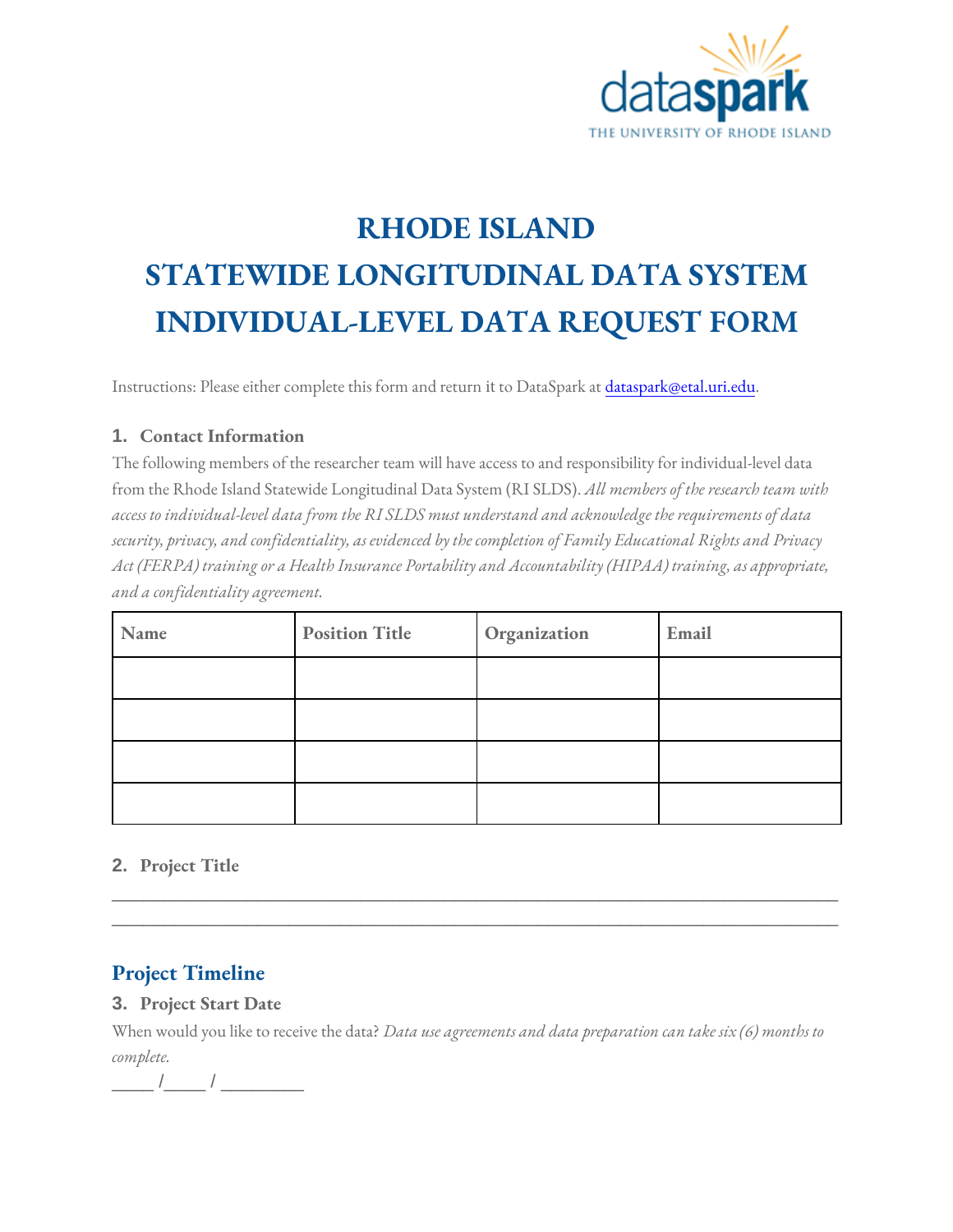#### **4. Project End Date**

When do you anticipate completing your project? *DataSpark establishes data use agreements for a maximum length of three (3) years.* 

 $\frac{\frac{1}{2} \left( \frac{1}{2} \right) \left( \frac{1}{2} \right) \left( \frac{1}{2} \right) \left( \frac{1}{2} \right) \left( \frac{1}{2} \right) \left( \frac{1}{2} \right) \left( \frac{1}{2} \right) \left( \frac{1}{2} \right) \left( \frac{1}{2} \right) \left( \frac{1}{2} \right) \left( \frac{1}{2} \right) \left( \frac{1}{2} \right) \left( \frac{1}{2} \right) \left( \frac{1}{2} \right) \left( \frac{1}{2} \right) \left( \frac{1}{2} \right) \left($ 

#### **5. Multi-Year Request**

Are you requesting annual, multi-year updates of the data over the course of the project? *DataSpark allows updates for a maximum length of three (3) years.* 

□ Yes □ No

### **6. Multi-Year Timeline**

When are you requesting annual updates? *You are responsible for contacting DataSpark regarding the update a minimum of three (3) months before the data is requested. DataSpark cannot guarantee that requested data will be available on the requested timeline.* 

\_\_\_\_\_\_\_\_\_\_\_\_\_\_\_\_\_\_\_\_\_\_\_\_\_\_\_\_\_\_\_\_\_\_\_\_\_\_\_\_\_\_\_\_\_\_\_\_\_\_\_\_\_\_\_\_\_\_\_\_\_\_\_\_\_\_\_\_\_\_ \_\_\_\_\_\_\_\_\_\_\_\_\_\_\_\_\_\_\_\_\_\_\_\_\_\_\_\_\_\_\_\_\_\_\_\_\_\_\_\_\_\_\_\_\_\_\_\_\_\_\_\_\_\_\_\_\_\_\_\_\_\_\_\_\_\_\_\_\_\_

# **Project Description**

#### **7. Research or Policy Questions**

List the specific research or policy questions of your project.

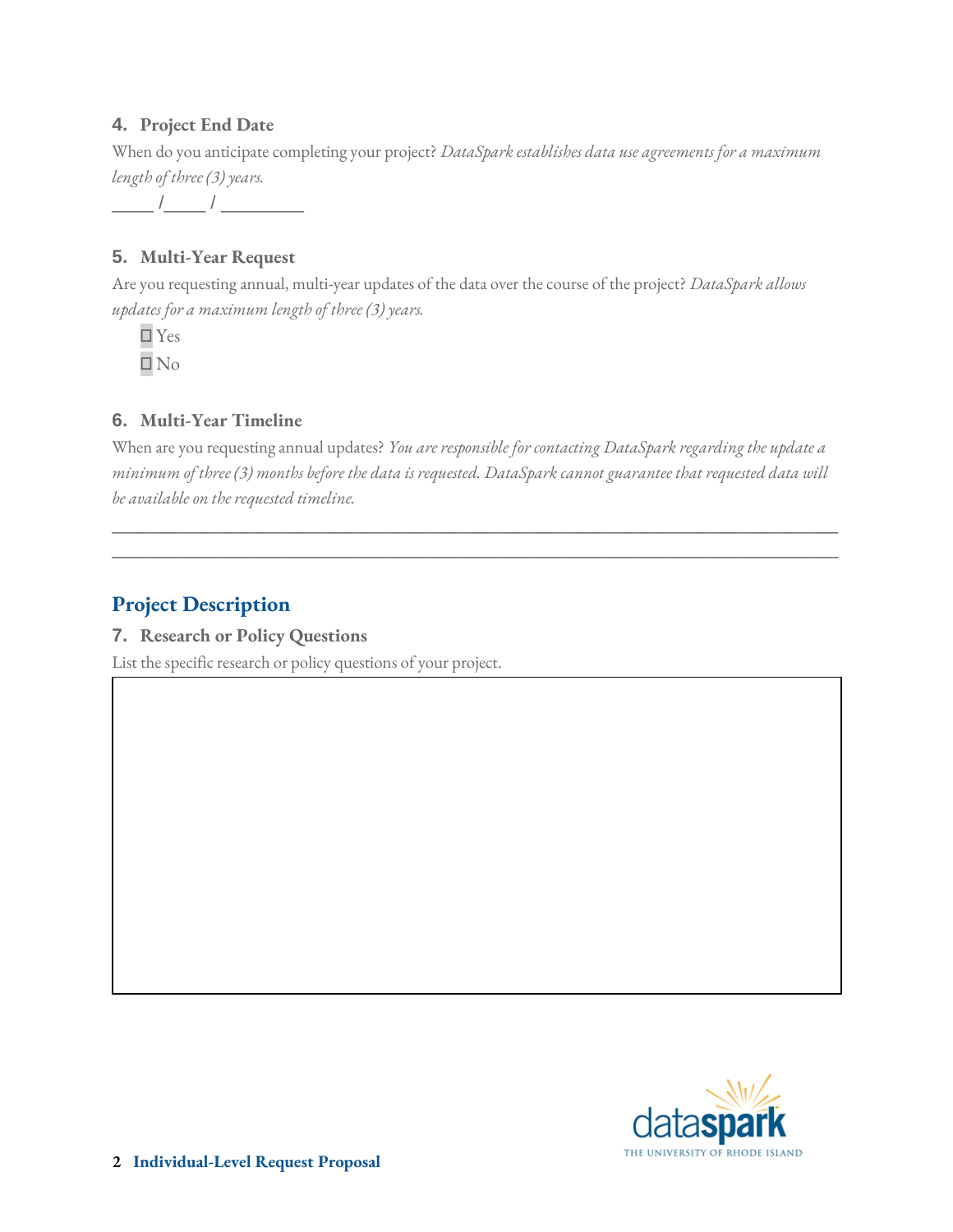#### **8. Purpose and Scope**

Describe the purpose and scope of your project.

#### **9. Public Good**

How will results from this project be used to benefit policies, programs, and citizens in Rhode Island?

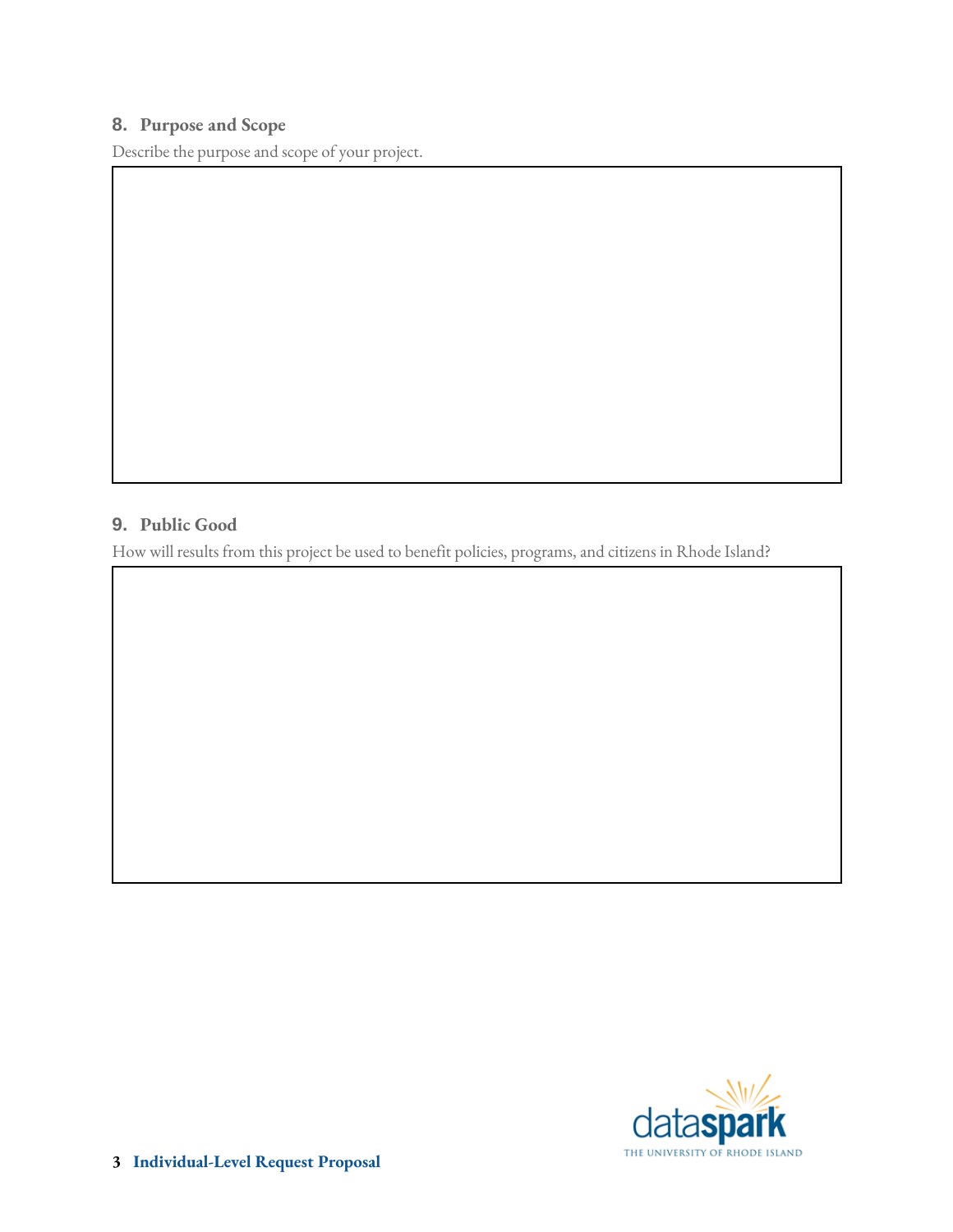#### **10.Individual-Level Justification**

Justify your request for individual-level data, explaining why your project could not be completed using aggregate-level data.

#### **11.Variables**

List the requested variables.

| <b>Agency Data Element</b> | Year(s) | <b>Notes</b> |
|----------------------------|---------|--------------|
|                            |         |              |
|                            |         |              |
|                            |         |              |
|                            |         |              |
|                            |         |              |
|                            |         |              |
|                            |         |              |

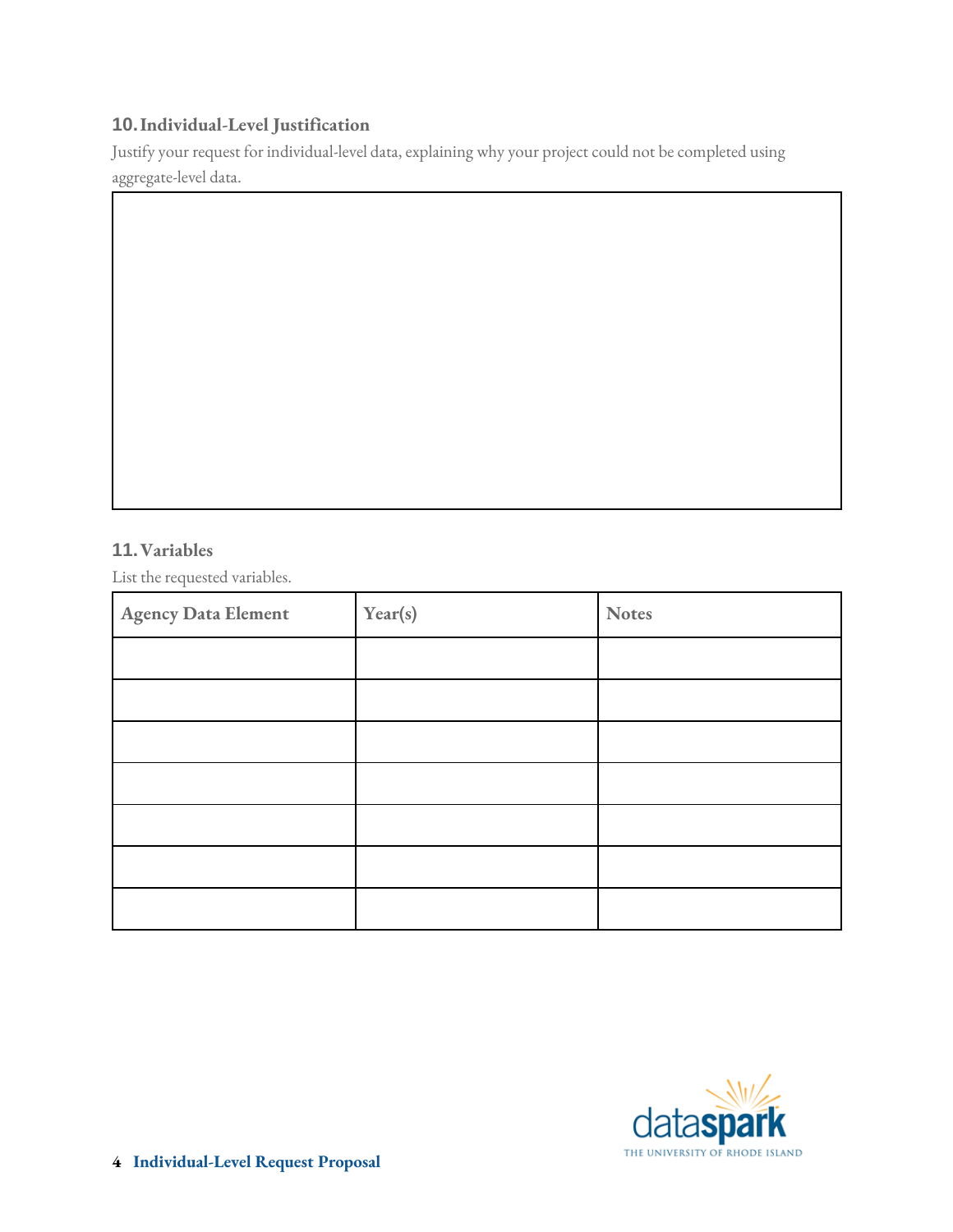#### **12.Methodology**

Describe the statistical methodology you will use to answer your research questions.

#### **13.Supplemental Data**

If your project requires additional data not from the RI SLDS, please specify. *Additional data must be deidentified or aggregate-level data.* 

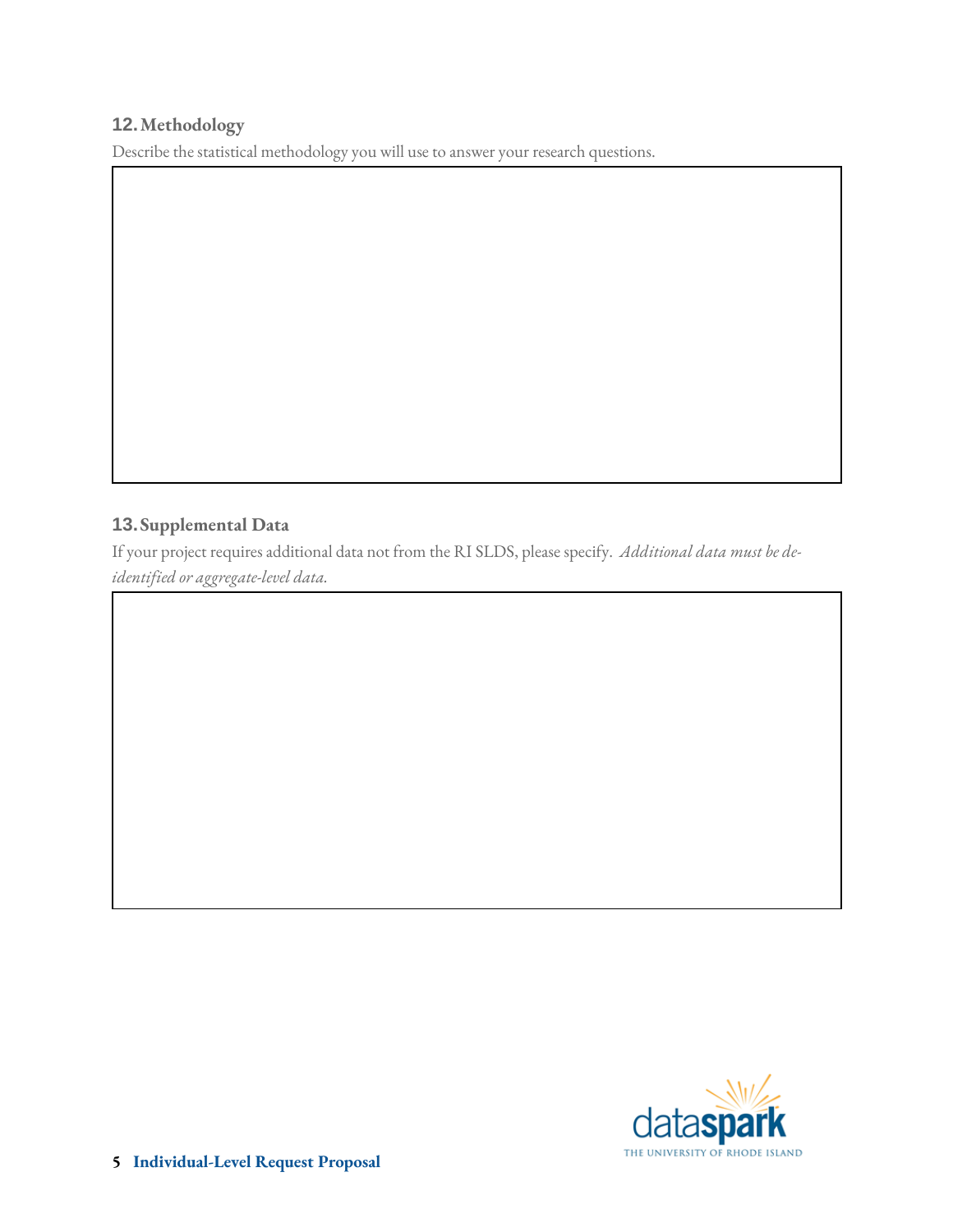#### **14.Supplemental Data Contact**

If your project requires de-identified supplemental data, identify your contact(s) at the other data-providing entity. *It is your responsibility to coordinate between DataSpark and the other data-providing entity.* 

| Name | <b>Position Title</b> | Organization | Email |
|------|-----------------------|--------------|-------|
|      |                       |              |       |
|      |                       |              |       |
|      |                       |              |       |
|      |                       |              |       |

#### **15.Outputs and Dissemination Strategy**

List anticipated outputs that will result from this data request and their intended audience (e.g., share with program staff/accreditor, present at a conference, submit to a journal, post to a website, etc.).

## **Data Management**

**16.Once received and for the duration of my project, the data file(s) will be stored:** 

□ On a server/computer at my organization

□ On a personal server/computer

□ On an encrypted mobile storage device

□ Other: \_\_\_\_\_\_\_\_\_\_\_\_\_\_\_\_\_\_\_\_\_\_\_\_\_\_\_\_\_\_\_\_\_\_\_\_\_\_\_\_\_\_\_\_\_\_\_\_\_\_\_\_\_\_\_\_\_\_\_\_